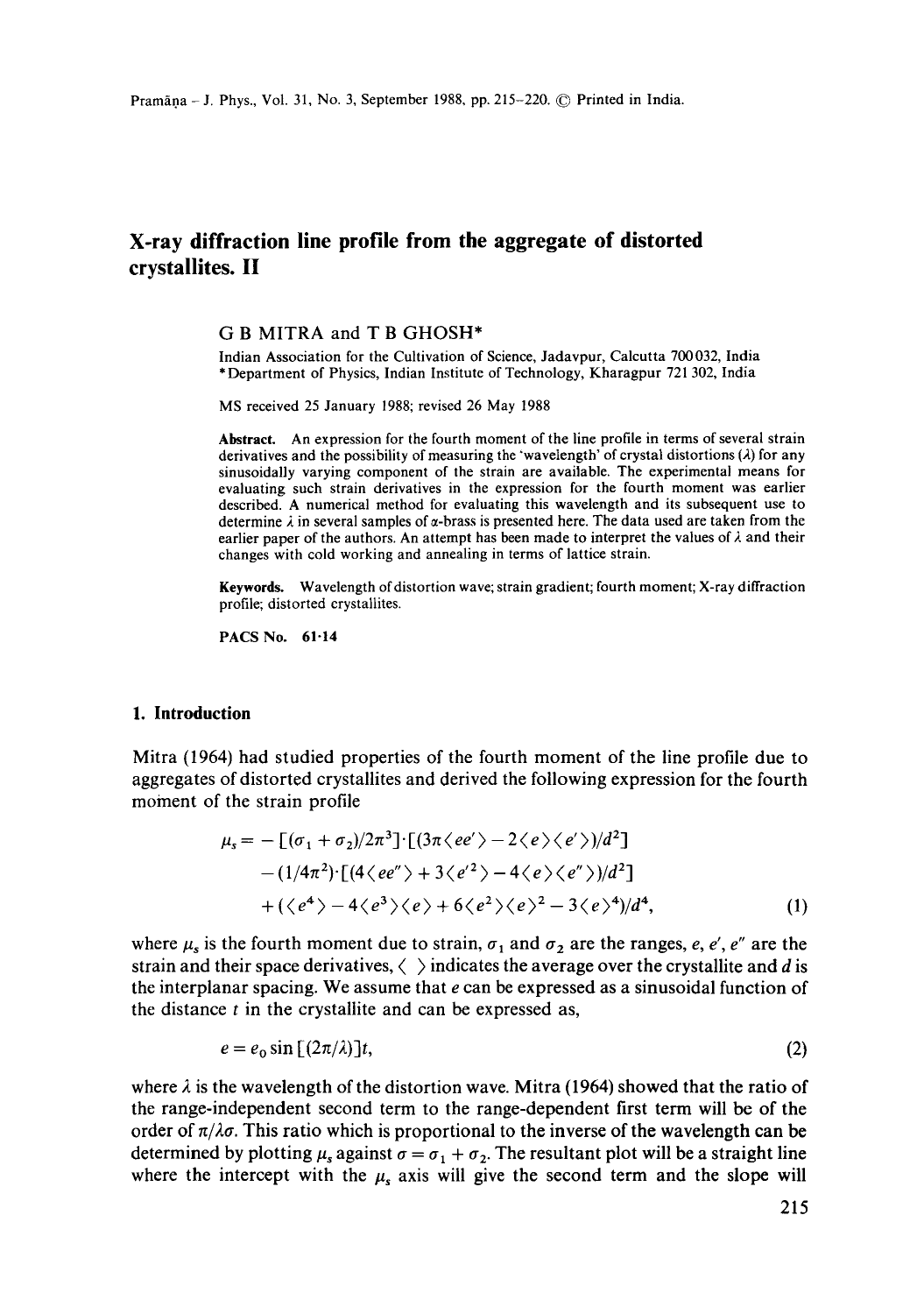obviously give the value of first term. Mitra and Ghosh (1987, hereafter referred to as paper I) have described the experimental methods for determining these two terms in several samples of  $\alpha$ -brass. The contribution due to the third term was not considered because it is of the order of  $e^4/d^4$ , which is negligibly small when compared with other terms.

While the above considerations give an idea about the order of magnitude of the wavelength of the distortion waves, the exact value of  $\lambda$  can be obtained only by direct calculations. It is well known that dislocation movements caused by externally applied mechanical stress during cold working or thermal stresses during annealing, quenching etc obey wave equations and hence can be expressed in terms of displacements having wave nature (Love 1944; Eshelby 1949). Thus the wavelength of distortion waves is an important parameter for studies in characterization of distorted materials.

Experimental details for evaluation of the terms in the expression of fourth moment (1) were reported in paper I. It had been done for 70:30, 80:20, 90:10 wt% of Cu:Zn at different stages of cold working and annealing. The present work attempts to determine the exact wavelength of the distortion wave in the above alloys and investigate the variation, if any, in the wavelength during mechanical and thermal processes of cold working and annealing. For this purpose the ratio of the second and first terms of (1) has been numerically evaluated, taking  $e$  as a sinusoidal function of distance  $t$ .

#### **2. Ratio in terms of wave-like strain displacements**

As mentioned earlier the distortion wavelengths inside polycrystalline materials have been estimated assuming that the strain inside a crystallite can be expressed as a sinusoidal function of distance  $t$ . Thus  $e$  can be expressed as

$$
e_0 \sin \left[ \left( 2\pi/\lambda \right) \right] t.
$$

The average of e over the entire length of each crystallite can be expressed as

$$
\langle e \rangle = \langle e_0 \sin(2\pi/\lambda)t \rangle
$$
  
=  $(1/T)e_0 \int_0^T \sin[2\pi/\lambda]t dt$ ,

where T is the average linear dimension of the crystallites. In the present treatment  $\lambda$  is assumed to be accommodated inside T, such that  $T = n\lambda + x\lambda$ , where n is an integer and x is a fraction.

Thus

$$
\langle e \rangle = (e_0/2\pi)(\lambda/T)[1 - \cos 2\pi x].
$$

Assuming  $x \ll 1$ ,

$$
\langle e \rangle \simeq (e_0/2T)(\lambda/T) \left[ (2\pi x)^2/2 \right] = e_0 \cdot (\lambda/T) \cdot \pi x^2.
$$

Thus,

$$
\langle e \rangle = \pi e_0 \cdot (\lambda/T) \cdot x^2. \tag{3}
$$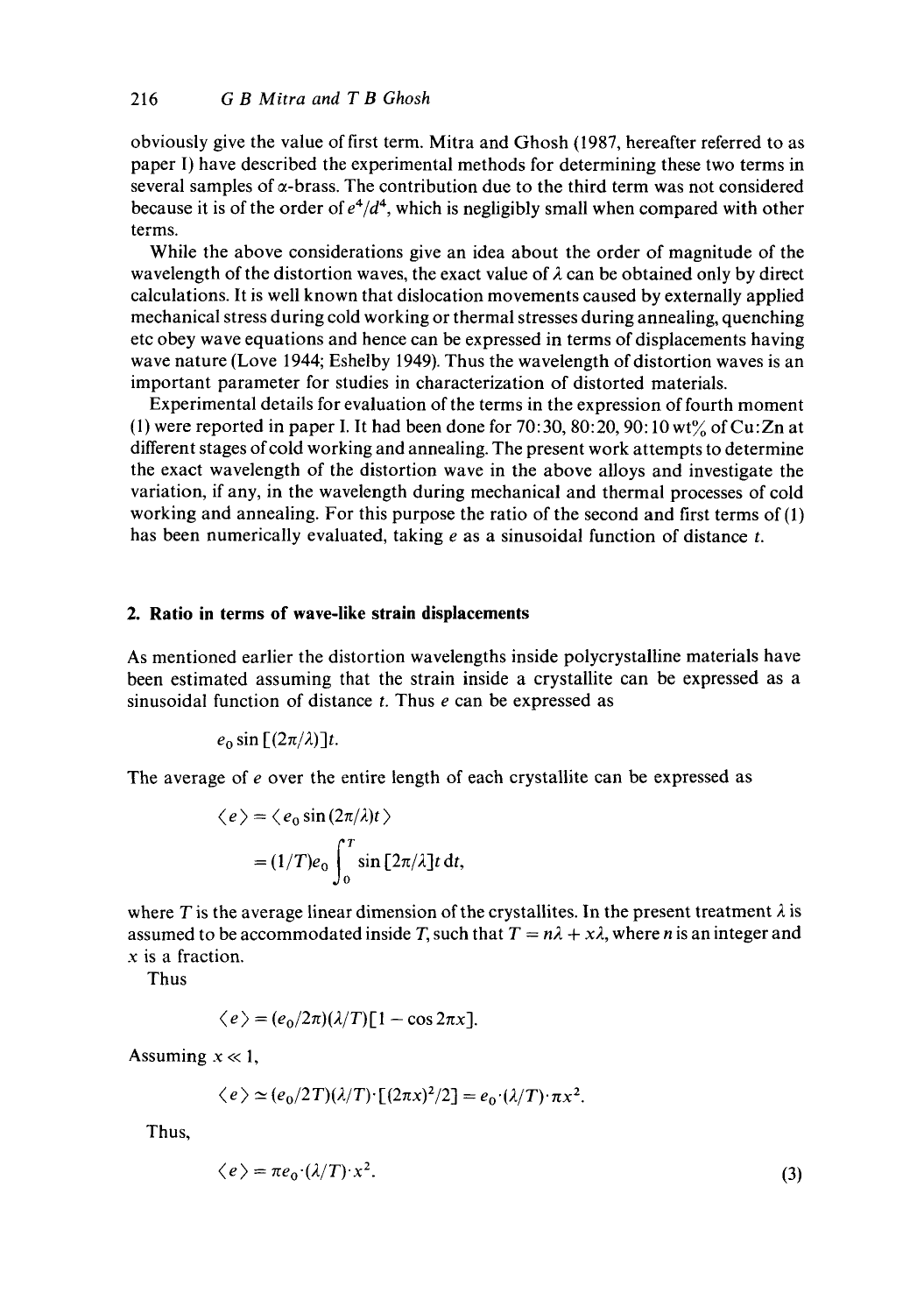$$
\langle e' \rangle = 2\pi e_0 (1/T) \cdot x^2,\tag{4}
$$

$$
\langle ee' \rangle = 2\pi^2 e_0^2 (1/T) \cdot x^2,\tag{5}
$$

$$
\langle e'' \rangle = -4\pi^3 \cdot e_0(1/\lambda T) \cdot x^2,\tag{6}
$$

$$
\langle ee'' \rangle = -2\pi^2 e_0^2 (1/\lambda T) [T/\lambda - x], \tag{7}
$$

$$
\langle e'^2 \rangle = 2\pi^2 e_0^2 (1/\lambda T) [T/\lambda + x]. \tag{8}
$$

Thus

$$
3\pi \langle ee' \rangle - 2 \langle e \rangle \langle e' \rangle
$$
  
=  $6\pi^3 e_0^2 (1/T) \cdot x^2 - (2\pi e_0)^2 (\lambda/T^2) \cdot x^2$   
\approx  $(6\pi^3 e_0^2/T) \cdot x^2$  [neglecting higher power of x]. (9)

and

$$
4\langle ee'' \rangle + 3\langle e'^2 \rangle - 4\langle e \rangle \langle e'' \rangle
$$
  
= 2( $\pi e_0$ )<sup>2</sup>(1/ $\lambda$ ) $\Gamma$ /7x - T/ $\lambda$ ] [neglecting higher power of x]. (10)

Writing  $T/\lambda = n + x$ , equation (10) becomes

$$
-[2(\pi e_0)^2/\lambda T]\cdot[n-6x].
$$

Hence we get,

ratio term 
$$
(f_E) = (\pi/2) \cdot [(4 \langle ee'' \rangle + 3 \langle e'^2 \rangle - 4 \langle e \rangle \langle e'' \rangle)]
$$
  
\n
$$
(3\pi \langle ee' \rangle - 2 \langle e \rangle \langle e' \rangle)]
$$
\n
$$
= (1/6T) \cdot [(n^2 - 5nx - 6x^2)/x^2].
$$
\n(11)

Assuming  $n = 1$ , i.e., when one full wave and a fraction of it are accommodated inside the crystallite, the above expression reduces to

ratio term 
$$
(f_E) = -(1/6T) \cdot [(1 - 5x - 6x^2)/x^2]
$$
. (12)

It turns out that the ratio is a function of crystallite size  $(T)$  and the fractional number x. The details of evaluation of the ratio term  $(f_E)$  for a given crystallite size were described in paper I. To find x, the function  $1/6(1 - 5x - 6x^2)/x^2$  is plotted as a function of  $x$  (figure 1). For an experimentally obtained value of the product of ratio and crystallite size gives a value of the function  $1/6(1 - 5x - 6x^2)/x^2$ . Thus using figure 1, one can obtain the particular value of x. Again  $T = n\lambda + x\lambda$ , gives an idea of the wavelength of the distortion wave. In the present studies *n* is assumed to be equal to 1. While working out an expression for  $\lambda$ , the present results indicate that, probably x, the fraction of a full wave accommodated inside the crystallite, gives an idea of the extent of lattice distortion. It is apparent that  $x$  can in a way be defined as a lattice strain and therefore from the values of  $x$  one can interpret the extent of defect present in a crystallite.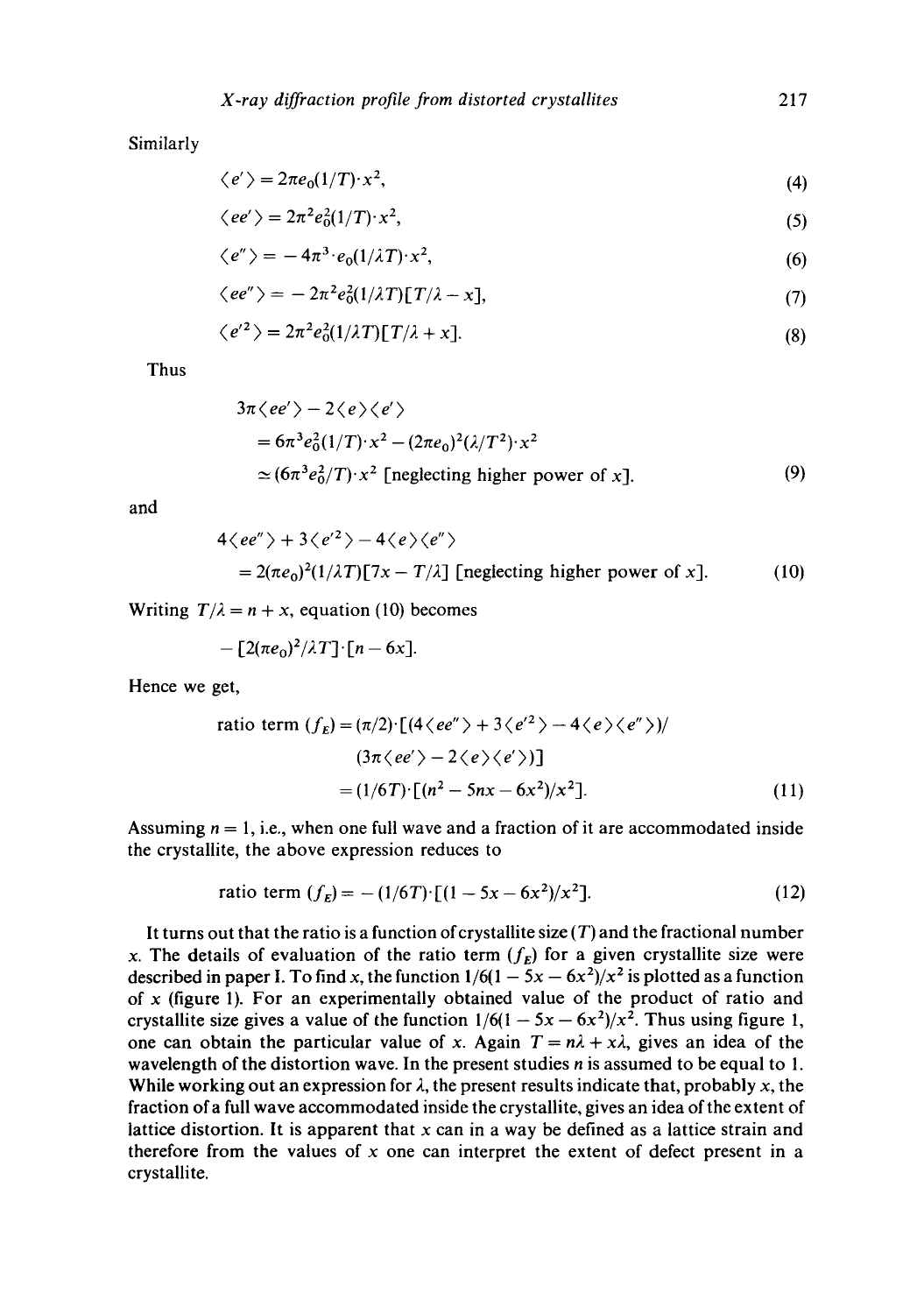

**Figure** 1. Plot of logarithm of the function of x for various values of logarithm of x.

In the present investigations  $x$  has been evaluated for several samples of  $Cu:Zn$  alloy. The changes of  $x$  with cold working and subsequent annealing have also been reported.

#### **3. Results and discussion**

Table 1 gives the values of crystallite size, r.m,s, strain and several strain derivatives obtained experimentally as reported in paper I. Table 2 gives the corresponding value of the ratio terms. These values have subsequently been used to find  $x$  i.e. the fraction of the full wavelength present inside the crystallite (figure 1).

Table 3 shows that as the values of crystallite size increase,  $x$  decreases. This probably indicates that for a larger crystallite size the lattice strain at the boundary of the crystallite is less. Thus the parameter  $x$  may be used to find out the extent of lattice strain at the boundary of a crystallite in a polycrystalline material.

It is apparent from (12) that as x tends to zero, the ratio  $(f<sub>E</sub>)$  tends to infinity. This situation arises only when  $T = n\lambda$ , i.e. a full wavelength or an integral multiple of it is accommodated inside the crystallite. This indicates a physically improbable situation as the lattice strain in this case will be zero.

The above studies lead us to the conclusion that  $x$  is an important parameter for the studies of lattice imperfections inside the polycrystalline material. It may be noted here that the exact value of  $\lambda$  can only be known only when n is known. In the present investigation the value of  $n$  is assumed to be equal to 1. Further studies to evaluate the exact value of  $\lambda$ , and the correlation of x or  $\lambda$  with different types of dislocations are in progress.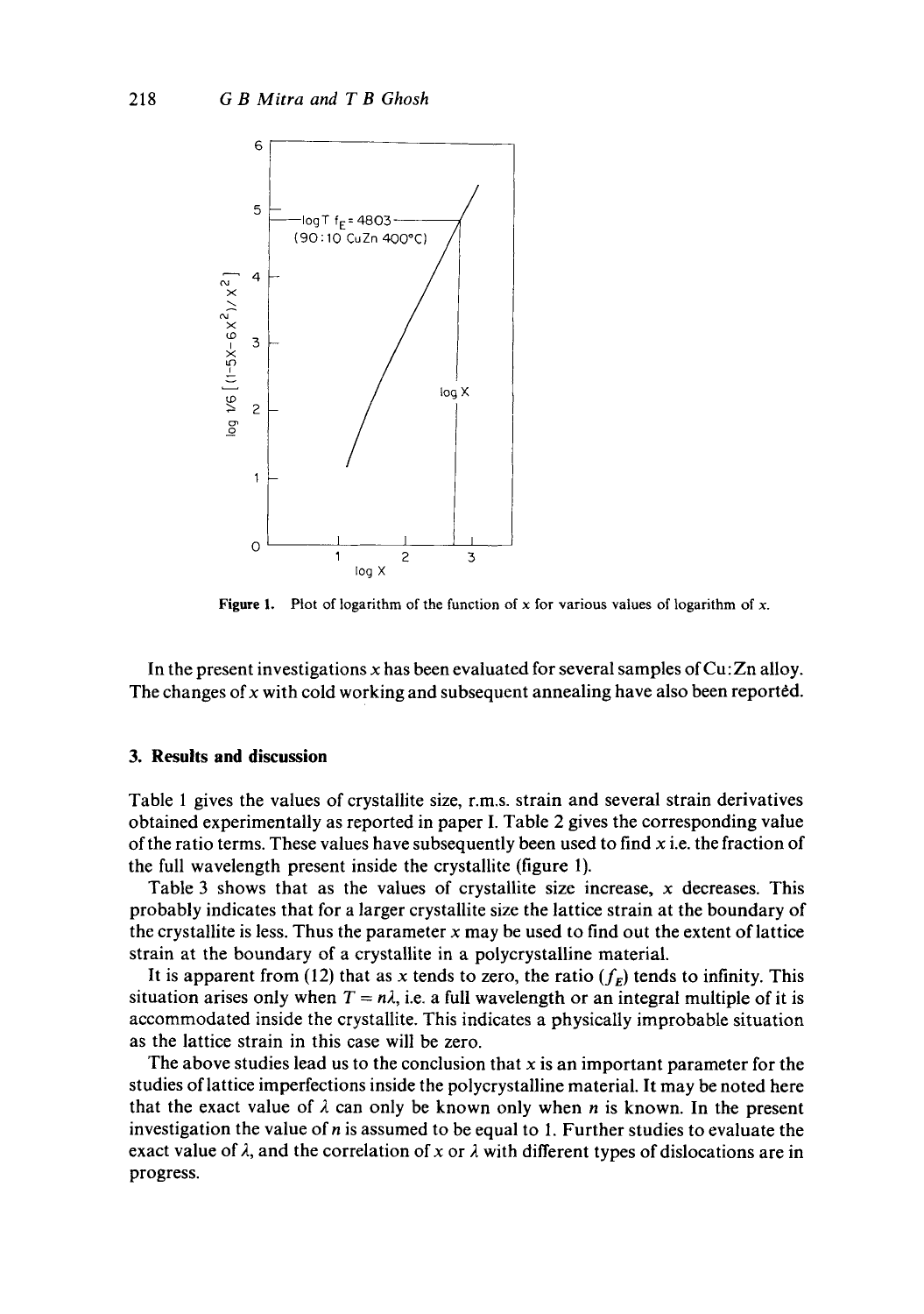| Composition | Annealing<br>temperature<br>$(^{\circ}C)$ | $\langle e^2 \rangle^{1/2} \times 10^3$ | $\langle ee' \rangle$<br>$(cm-1)$ | $[4 \langle ee'' \rangle + 3 \langle e'^2 \rangle] \times 10^{-10}$<br>$\rm (cm^{-2})$ |
|-------------|-------------------------------------------|-----------------------------------------|-----------------------------------|----------------------------------------------------------------------------------------|
|             | $1$                                       | $8-2$                                   | 6.470                             | $-1.141$                                                                               |
|             | 100                                       | $8-4$                                   | 4.390                             | $-0.880$                                                                               |
| 90:10       | 200                                       | 7.8                                     | 3.114                             | $-0.601$                                                                               |
| Cu:Zn       | 300                                       | 7.2                                     | 2.079                             | $-0.479$                                                                               |
|             | 400                                       | 7.0                                     | 0.462                             | $-0.261$                                                                               |
|             | CW                                        | $9-4$                                   | 2.883                             | $-1.167$                                                                               |
|             | 100                                       | 8.1                                     | 7.624                             | $-1.472$                                                                               |
| 80:20       | 200                                       | 7.4                                     | 2.883                             | $-0.853$                                                                               |
| Cu:Zn       | 300                                       | $7-0$                                   | 1.728                             | $-0.514$                                                                               |
|             | 400                                       | $6-9$                                   | 0.462                             | $-0.209$                                                                               |
|             | CW                                        | 7.2                                     | $71-6$                            | $-0.900$                                                                               |
| 70:30       | 300                                       | 6.6                                     | 9.00                              | $-0.219$                                                                               |
| Cu:Zn       | 400                                       | 6.6                                     | 8.95                              | $-0.132$                                                                               |

Table 1. Values of r.m.s, strains and other strain gradients obtained experimentally for three different compositions of Cu:Zn at various stages of cold working and annealing.

**Table 2.** Values of crystallite size and the corresponding values of  $f<sub>E</sub>$ obtained experimentally for different compositions of Cu:Zn at various stages of cold working and annealing.

| Composition | Annealing<br>temperature<br>(°C) | Crystallite<br>size $(T)$<br>$(\AA)$ | Ratio $(f_E) \times 10^{-6}$<br>$(cm-1)$ |
|-------------|----------------------------------|--------------------------------------|------------------------------------------|
|             | $cm$                             | 338                                  | 293.9                                    |
|             | 100                              | 779                                  | 334.1                                    |
| 90:10       | 200                              | 1126                                 | $321 - 7$                                |
| Cu:Zn       | 300                              | 1188                                 | 384.0                                    |
|             | 400                              | 6755                                 | 9410                                     |
|             | $1$                              | 316                                  | $674 - 6$                                |
|             | 100                              | 349                                  | 321.8                                    |
| 80:20       | 200                              | 1013                                 | 493.12                                   |
| Cu:Zn       | 300                              | 2026                                 | 495.7                                    |
|             | 400                              | 6755                                 | 753.9                                    |
|             | $cm$                             | 181                                  | $21-47$                                  |
| 70:30       | 300                              | 3377                                 | 40.55                                    |
| Cu:Zn       | 400                              | 5066                                 | $24 - 58$                                |

Note: ratio  $(f_E)$  is obtained from table 1.